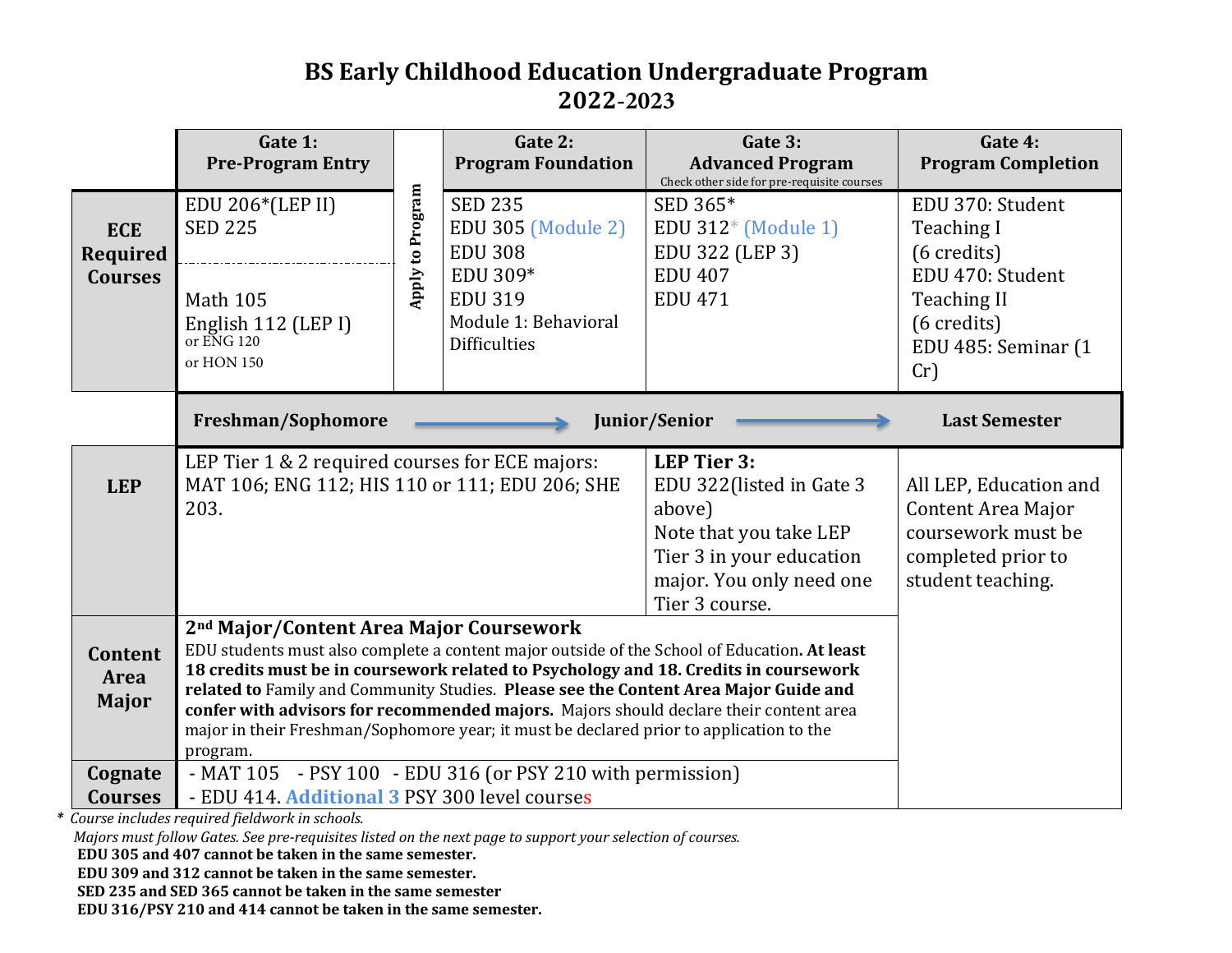# **BS Early Childhood Education Program of Study**

(See catalog for more information)

## **Gate 1 -** Majors seek admission to the program after successfully completing Gate 1 courses (and ENG 112 and MAT 105).

- \*EDU 206 – Principles of Early Childhood (LEP Tier 2)
- \*SED 225 Introduction to Exceptionalities

## **Gate 2** – Majors must be admitted to the program prior to taking any Gate 2 courses.

- SED 235 Early Childhood: Exceptional Individual
- EDU 305 – Beginning Readers
- EDU 308 Children's Literature and Literacy- Early Childhood
- $*$ EDU 309 Integrated Curriculum in Pre K- K
- EDU 319 Math, Science and Technology for Early Childhood

## **Gate 3** – Majors must complete Gate II pre-requisite courses prior to taking Gate 3 courses.

- SED 365 Academic Assessment and Remediation for Exceptional Individuals (pre-requisite SED 235)
- EDU 312<sup>\*</sup> Integrated Curriculum in the Primary Classroom *(pre-requisite EDU 309)*
- EDU 322 Family School and Community Partnership (LEP T3)
- EDU 407– Developing Readers (pre-requisite *EDU* 305)
- EDU 471 English Language Learners in the Classroom *(Formerly IDS 471; pre-requisite EDU 308)*

## **Gate 4** – All coursework and the modules must be complete to be placed for student teaching.

#### **Majors apply for student teaching the semester prior to student teaching.**

- EDU 370 Student Teaching I
- EDU 470 Student Teaching II
- EDU 485 – Student Teaching Seminar

#### \*Students who completed an Associate Degree in ECE will transfer in the equivalent of: EDU 206, EDU 308, EDU 309, EDU 300, SED 225, PSY 100, EDU 316

\***Early Childhood Certification Exams:** In order to be certified, you will need to take the following two exams. We recommend taking them at the following points while in the program:

- **Praxis Core (Math, Reading, and Writing) or SAT waiver score of 530 (Math) & 540 (Reading) or ACT waiver scores**
- Foundations of Reading Exam after EDU 407 for all students
- Pearson Early Childhood test Before student teaching

#### **Required Modules to be complete before student teaching:**

- **1) Module 1- Social Emotional Learning (SEL): Prior to completion of Gate 3**
- **2) Module 2- Dyslexia: Prior to completion of Gate 2**
- **3) Module 3- Computational Thinking: Before Student Teaching**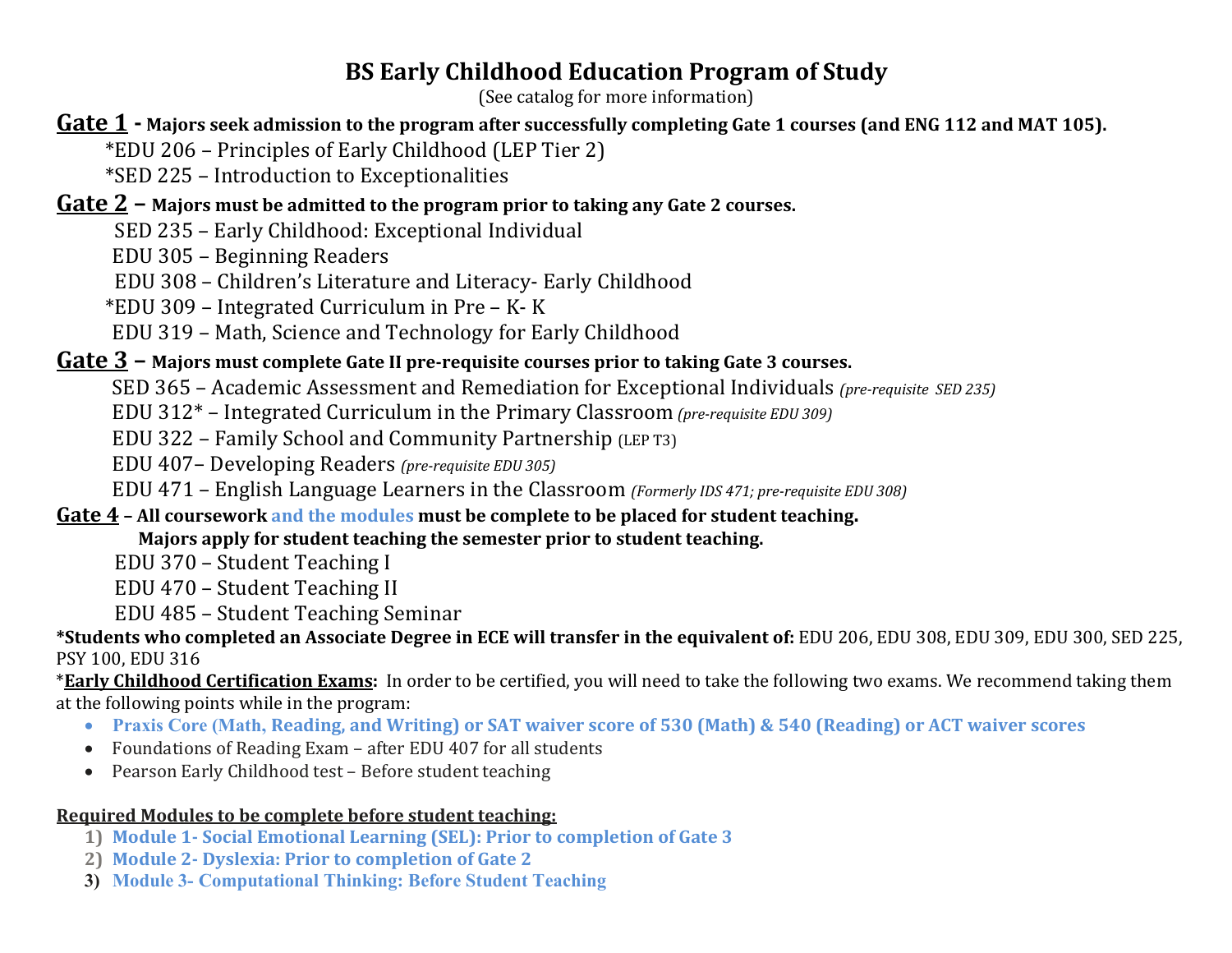# **Early Childhood: Liberal Studies Major Psychology (PSY) and Child, Family and Community Studies (CFCS) Program Spring 2022**

|               | Freshman                                                                                                                     | Sophomore                                                                                                                                                                   | <b>Junior and Senior Year</b><br>(PSY & CFCS)                                                                                                                                                                                                                           | <b>Program Completion</b>                                                                                                                                                                                                                                          |
|---------------|------------------------------------------------------------------------------------------------------------------------------|-----------------------------------------------------------------------------------------------------------------------------------------------------------------------------|-------------------------------------------------------------------------------------------------------------------------------------------------------------------------------------------------------------------------------------------------------------------------|--------------------------------------------------------------------------------------------------------------------------------------------------------------------------------------------------------------------------------------------------------------------|
|               | MAT 105 (Pre-requisite<br>for MAT 106).<br><b>ENG 112 (LEP1</b><br>attribute = TIWC)                                         | <b>EDU 206</b><br><i><b><u>attribute</u></b></i><br>$=T2CC$<br><b>SED 225</b><br><b>(Admission Pre-</b><br>requisite)<br><b>IDS 110 OR EDU</b><br>110 (attribute<br>$=T2CD$ | <b>PSY Conc.</b><br>EDU 316* (or PSY 210 transfer<br>credit)<br>EDU 414* * (or PSY 370<br>transfer credit)<br><b>AND</b><br>3 more PSY Courses from the<br>list below.<br><b>CFCS Conc</b><br>2 out of the 3 following<br>courses: TSL 315* REC 312*<br><b>ANT 201.</b> | <b>EDU 370: Student Teaching I</b><br>(6 credits)<br><b>EDU 470: Student Teaching II</b><br>(6 credits)<br>EDU 485: Seminar<br>(1 credits)<br>All LEP, Education and<br><b>Content Area Major</b><br>coursework must be<br>completed prior to<br>student teaching. |
|               | EDU 106/IDS 106 (LEP<br>I-attribute = T1TF).                                                                                 | PSY 100* (attribute<br>$=T2MB$<br><b>Math 106 (LEP1)</b><br>$attribute = TIOR$ ).                                                                                           | <b>AND</b><br>3 More courses out of the<br>following recommended<br>courses:<br>HIS210, HIS290, ILS300,<br>PCH356, REC202, REC307,<br><b>REC403, SHE203,</b><br>SOC215/WGS215, SOC265,<br>SOC320, SOC322, THR375,<br><b>WGS100</b>                                      | <b>Required Modules to be</b><br>complete before student<br>teaching:<br>1) Module Dyslexia<br>Module<br><b>Social Emotional</b><br>21<br><b>Learning (SEL)</b><br>3) Computational<br><b>Thinking</b>                                                             |
| LEP Tier 1 &2 | LEP Tier 1 & 2 are required courses for ECE majors: MAT 106, ENG 112, EDU                                                    |                                                                                                                                                                             |                                                                                                                                                                                                                                                                         |                                                                                                                                                                                                                                                                    |
| Cognates      | 106 Or IDS 106, IDS 110, HIS 110 OR HIS 111, EDU 206, SHE 203<br>Admission Requirements: EDU 206; SED 225; MAT 105*; ENG 112 |                                                                                                                                                                             |                                                                                                                                                                                                                                                                         | <b>Apply to the Program</b>                                                                                                                                                                                                                                        |